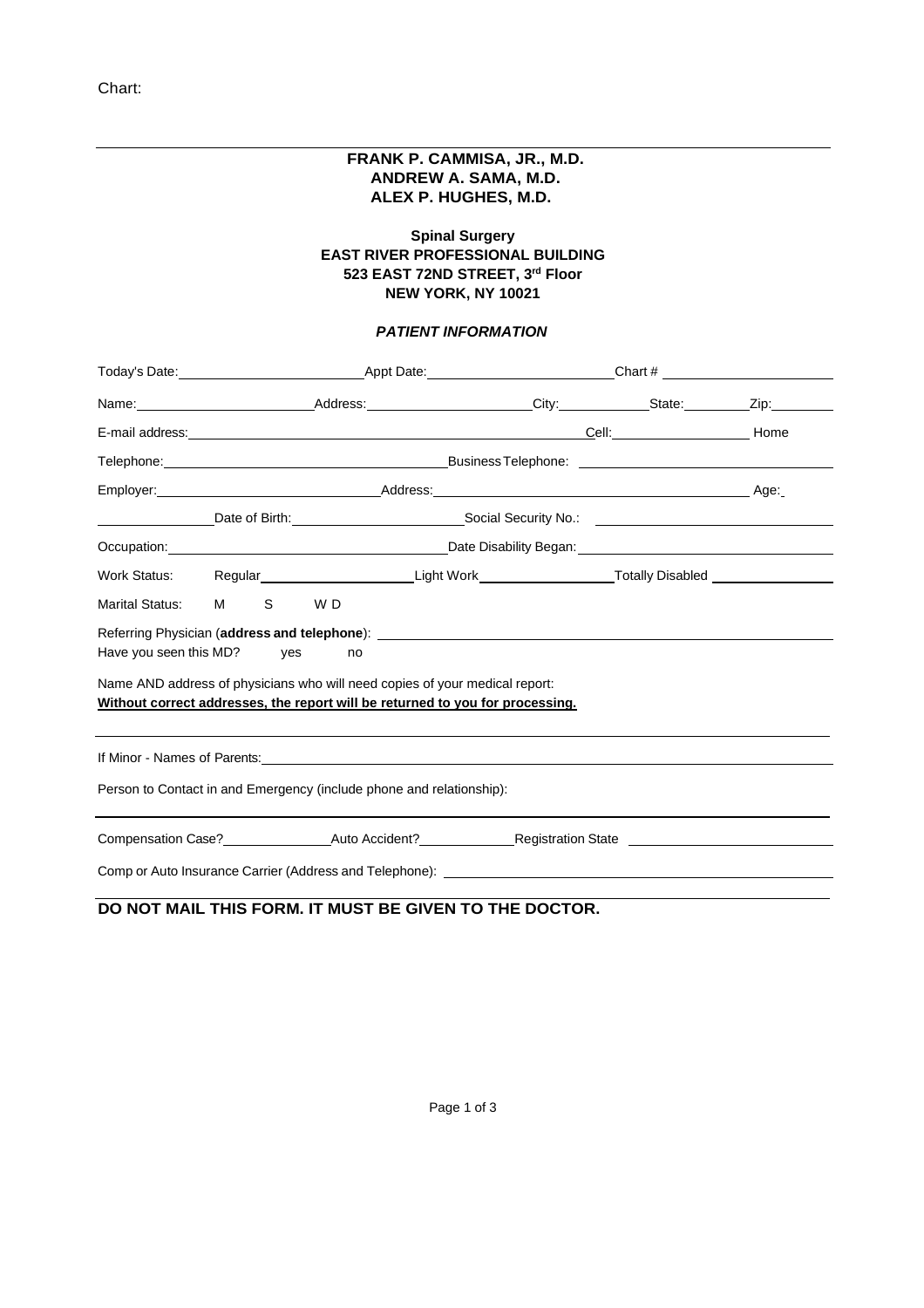|                                                                                  | POLICY NO:<br><u> 1989 - Andrea Station Barbara, amerikan per</u>                                                                   |  |
|----------------------------------------------------------------------------------|-------------------------------------------------------------------------------------------------------------------------------------|--|
| CARRIER CASE NUMBER: <u>___________________</u>                                  |                                                                                                                                     |  |
| <b>HOSPITAL AND MAJOR MEDICAL INSURANCE</b>                                      |                                                                                                                                     |  |
|                                                                                  | MAJOR MEDICAL COMPANY (doctor's coverage) (address, policy/group number): __________________________                                |  |
| HOSPITAL INSURANCE (address, policy/group number): _____________________________ |                                                                                                                                     |  |
| I have not hospitalization insurance / I have no major medical                   |                                                                                                                                     |  |
| DATE OF INJURY / ONSET OF SYMPTOMS: DATE OF INJURY / ONSET OF SYMPTOMS:          | Lawsuit Pending*: yes<br>no                                                                                                         |  |
|                                                                                  | *Should any litigation arise, it is understood and agreed that the treating physician will not participate in any way in litigation |  |

X Signature of Patient

**Credit Card Authorization-** I authorize, when requested by me **over the phone**, use of my credit card for outstanding charges.

**Fee for the initial consultation is: \$600.00 This fee does not apply to patients who are covered by Medicare, Workmen's Compensation, No Fault and participating managed care plans. This charge is for the doctor's consultation only.** It does not include X-Rays or other services which may be rendered. We do not accept assignment of insurance. This fee is payable ON THE DAY OF YOUR VISIT.

#### **Delinquent payment fee, collection cost and attorneys fee:**

except to provide true and accurate copies of any medical records in possession.

It is understood that the patient or other responsible party shall pay Dr. Cammisa / Dr. Sama / Dr. Hughes within thirty days after receipt of a bill from Dr. Cammisa / Dr. Sama / Dr. Hughes stating that the balance is due. In the event that full payment is not made within thirty-five days of the mailing of said bill, unless agreed in writing to the contrary, the patient or other responsible party will be charged an interest rate of 9% per annum on all accounts not paid in full by the due date. If the delinquent balance is not paid in a timely manner after the final due date, and the doctor employs a collection agency or attorney, you will be required to pay collection fees and other related costs, including reasonable attorneys' fees, in addition to your balance due, plus interest as aforesaid.

Relevant state laws shall govern this understanding. Further, you agree that in any action to collect payment hereunder, you hereby waive your right to trial by jury and the right to interpose counterclaims in any action brought for enforcement of the agreement. You may bring separate action for any disputes you may have with the doctor related to the contract or otherwise.

#### *PLEASE NOTE: X-Rays left at the office and X-rays taken at The Hospital for Special Surgery are stored together at the hospital (600- 1135). X-Rays are not stored in our office.*

Please note that during the course of your treatment, there will be occasionally be the need for conferences with other doctors, phone consultations with and regarding you, and the like. For this purpose we retain your signature on file authorizing us to bill your insurance carrier for these efforts. You are NOT billed directly for additional consulting services performed out of the context of your visit to us. **Please bring insurance forms, completed and signed, with you for this purpose.**

I request that payment of authorized **MEDICARE** benefits and all insurances be made either to me or on my behalf to Dr. Cammisa / Dr. Sama / Dr. Hughes for services furnished to me by the provider. I authorize any holder of medical information about me to release to the Centers for **MEDICARE** and Medicaid Services and its agents any information needed to determine these benefits or the benefits payable for related services.

I authorize insurance payments be made directly to Dr. Cammisa / Dr. Sama / Dr. Hughes

| Policy Holder's Name:       | Date: |
|-----------------------------|-------|
| Policy Holder's Signature   | Date: |
| <b>Guarantor Signature:</b> | Date: |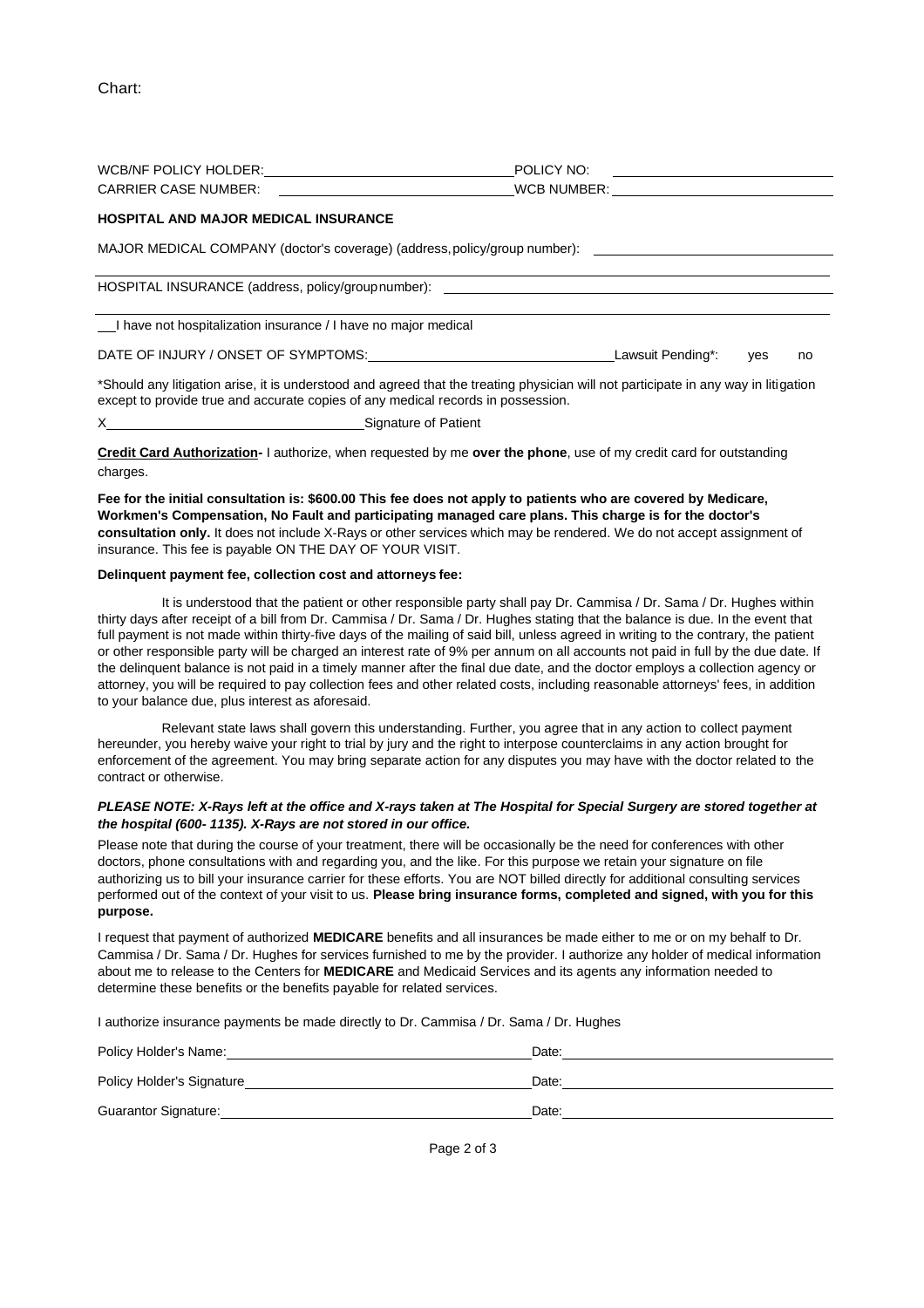# **SpineCare Of NY**

Hospital For Special Surgery

### THE OFFICES OF FRANK P. CAMMISA, JR., M.D., F.A.C.S. ANDREW A. SAMA, M.D. ALEXANDER P. HUGHES, M.D.

 I hereby authorize the use and disclosure of my individually identifiable health information as described below. I understand that this authorization is voluntary. I also agree that **Drs. Cammisa, Dr. Sama and Dr. Hughes** may request to use my prescription medication history from other healthcare providers or 3rd party pharmacy benefit payors for treatment purposes. Any health information disclosed pursuant to this authorization may be subject to redisclosure by the recipients and may no longer be protected by the Federal privacy regulations.

Patient Name: **Social Security:** (last 4 digits only)

Initials

Initials

Persons/Organizations authorized to use, disclose, or receive my information:

Specific description of the information to be used and disclosed (including date(s)):

Description of each purpose regarding the use or disclosure of my health information:

At the request of the patient.

I understand that this authorization will expire on: **Initials Initials Initials Initials** 

I understand that I may refuse to sign this form and that my health care and the payment for my health care will not be affected if I do not sign this form,

I understand that I will get a copy of this form after I sign it. Initials contains the limitials contained by the limitials contained by the limitial summation of the limitials contained by the limitial summation of the l

I understand that I may revoke this authorization at any time by notifying the Practice in writing, but if I do, the revocation will not have any effect on the actions the Practice has already taken in reliance on this authorization.

Signature of patient Date Date Date Date Date Date

If this authorization is signed by a patient's representative, please complete the following:

Printed name of patient's representative

Relationship to the patient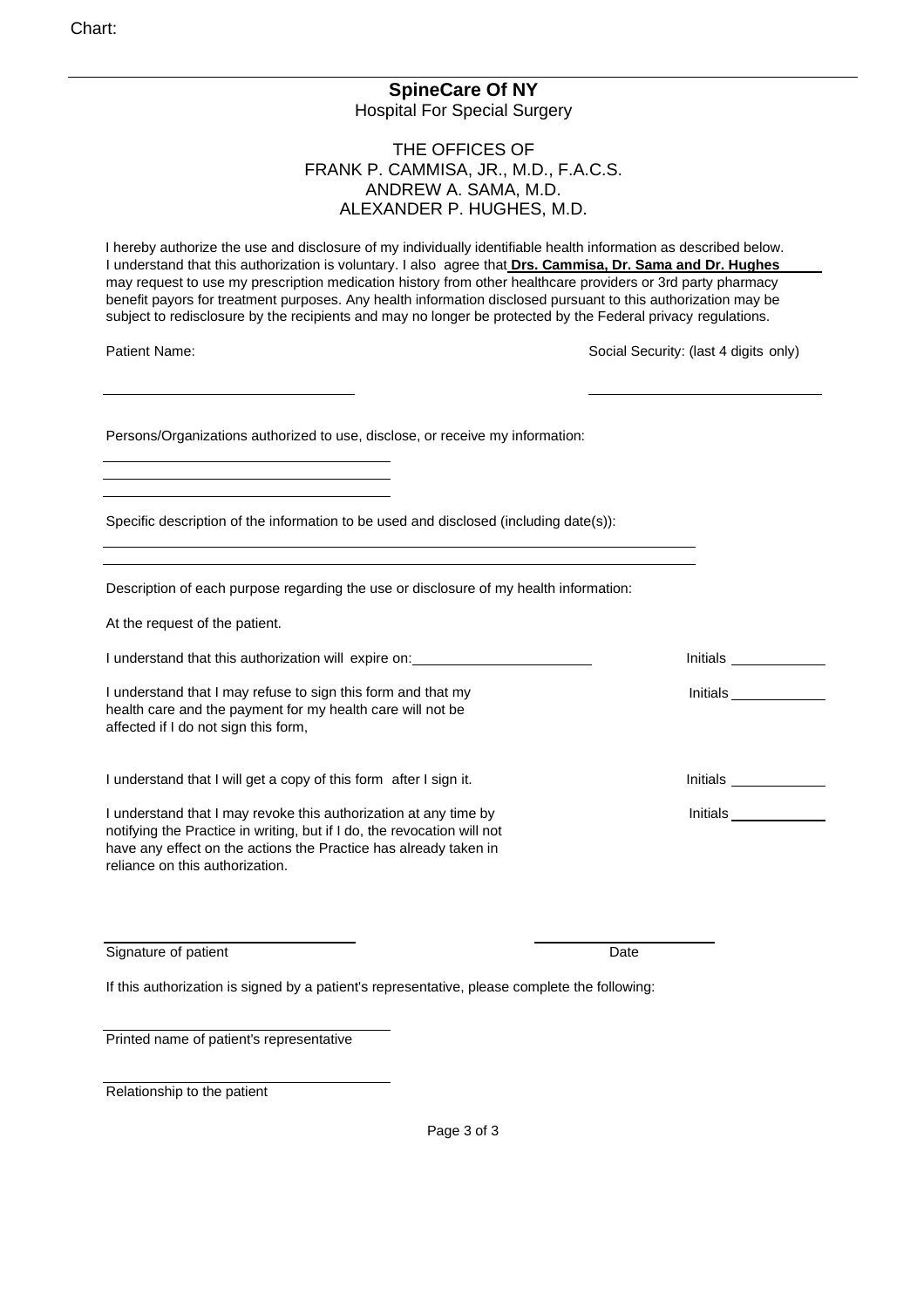| Name:<br>Chart:<br>Date:                                                                                                                                                                                                            |
|-------------------------------------------------------------------------------------------------------------------------------------------------------------------------------------------------------------------------------------|
| Date:                                                                                                                                                                                                                               |
| Age: <u>example</u> and a series of the series of the series of the series of the series of the series of the series of the series of the series of the series of the series of the series of the series of the series of the serie |
| Please circle one:<br>Left hand dominant<br>Right hand dominant<br>Ambidextrous                                                                                                                                                     |
| Previous spinal surgery (*Include date, procedure, names of surgeons, results and/or complications):                                                                                                                                |
|                                                                                                                                                                                                                                     |
| List your primary symptoms in order of importance (i.e. low back pain, neck pain, headaches, arm/leg weakness, sensation<br>changes, imbalance, etc):                                                                               |
| $\frac{1}{2}$                                                                                                                                                                                                                       |
|                                                                                                                                                                                                                                     |
|                                                                                                                                                                                                                                     |
| Do you have any of the following symptoms (if yes, please write location, severity, pertinent details):                                                                                                                             |
| Weakness: Network and the Marian Community of the Marian Community of the Marian Community of the Marian Community of the Marian Community of the Marian Community of the Marian Community of the Marian Community of the Mari      |
| Numbriess: Numbriess: Numbries and Alliance and Alliance and Alliance and Alliance and Alliance and Alliance and Alliance and Alliance and Alliance and Alliance and Alliance and Alliance and Alliance and Alliance and Allia      |
|                                                                                                                                                                                                                                     |
|                                                                                                                                                                                                                                     |
|                                                                                                                                                                                                                                     |
|                                                                                                                                                                                                                                     |
| Date of onset of symptoms (Please describe any trauma/injury, motor vehicle accident, gradual, etc.):                                                                                                                               |
|                                                                                                                                                                                                                                     |
| Any history of spine problems prior to current symptoms: (If yes, please give brief history)                                                                                                                                        |
| Surgeons or other doctors seen for this condition (please specify surgeon, neurologist, pain management, etc.):                                                                                                                     |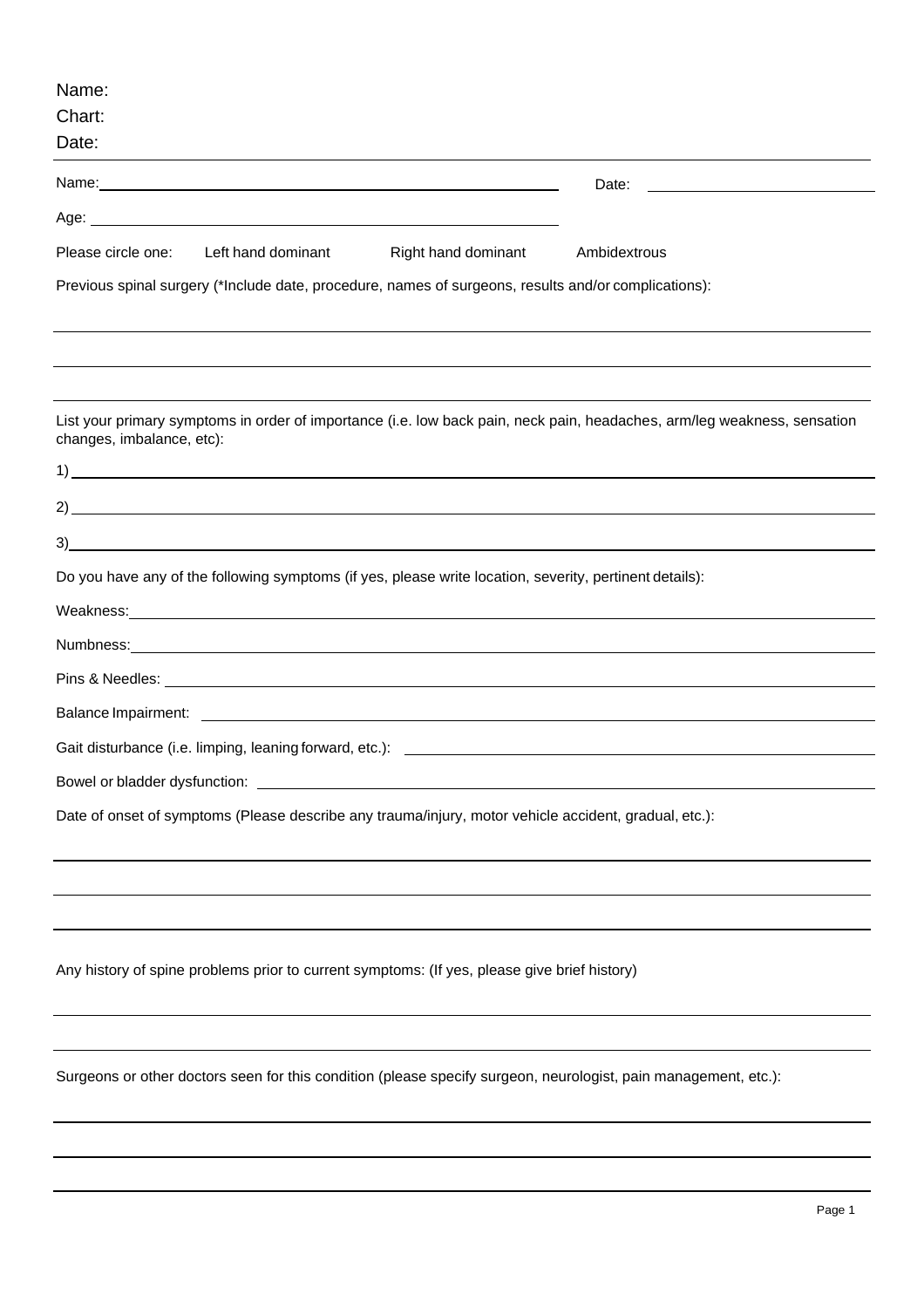| Name:<br>Chart:<br>Date:                   |                                                                                                                   |                                                                                                                                                                                                                                |                  |
|--------------------------------------------|-------------------------------------------------------------------------------------------------------------------|--------------------------------------------------------------------------------------------------------------------------------------------------------------------------------------------------------------------------------|------------------|
| please indicate if these were helpful):    |                                                                                                                   | Have you had any of the following treatments for these symptoms (include dates, number of sessions, injections, etc. and                                                                                                       |                  |
|                                            |                                                                                                                   |                                                                                                                                                                                                                                |                  |
|                                            |                                                                                                                   |                                                                                                                                                                                                                                |                  |
|                                            |                                                                                                                   |                                                                                                                                                                                                                                |                  |
|                                            |                                                                                                                   |                                                                                                                                                                                                                                |                  |
|                                            |                                                                                                                   |                                                                                                                                                                                                                                |                  |
|                                            | Acupuncture: National Acupuncture and Acupuncture and Acupuncture and Acupuncture and Acupuncture and Acupuncture |                                                                                                                                                                                                                                |                  |
|                                            |                                                                                                                   |                                                                                                                                                                                                                                |                  |
|                                            |                                                                                                                   | Other Treatments (please describe): example and the control of the control of the control of the control of the control of the control of the control of the control of the control of the control of the control of the contr |                  |
|                                            |                                                                                                                   | List tests taken with date (please only include studies within the past 2 years): (X-rays, MRI, CT, Myelogram, Discogram, EMG,                                                                                                 |                  |
| Bone Scan)                                 |                                                                                                                   |                                                                                                                                                                                                                                |                  |
| 1)<br>with it for more than a few minutes: | If you have pain, please complete the following three questions:                                                  | Please rate your current pain on a scale of 0-10, with 0 being no pain and 10 being so severe that you could not live                                                                                                          |                  |
| <b>Back</b>                                | Right buttock/leg                                                                                                 | Left buttock/leg                                                                                                                                                                                                               |                  |
| Neck                                       | Right arm                                                                                                         | Left arm                                                                                                                                                                                                                       |                  |
| What makes your symptoms worse?<br>2)      |                                                                                                                   |                                                                                                                                                                                                                                |                  |
| What makes your symptoms better?<br>3)     |                                                                                                                   |                                                                                                                                                                                                                                |                  |
| Yes                                        | Do your symptoms affect your ability to fall or stay asleep? (Please check yes or no)<br>No                       |                                                                                                                                                                                                                                |                  |
|                                            | Are symptoms worse at a particular time of day? (If so, please check):                                            |                                                                                                                                                                                                                                |                  |
|                                            |                                                                                                                   |                                                                                                                                                                                                                                | During the night |
| Is your condition:                         |                                                                                                                   |                                                                                                                                                                                                                                |                  |
| Getting worse over time                    |                                                                                                                   | Getting better since initial onset<br>The same over time                                                                                                                                                                       |                  |
|                                            |                                                                                                                   |                                                                                                                                                                                                                                | Page 2           |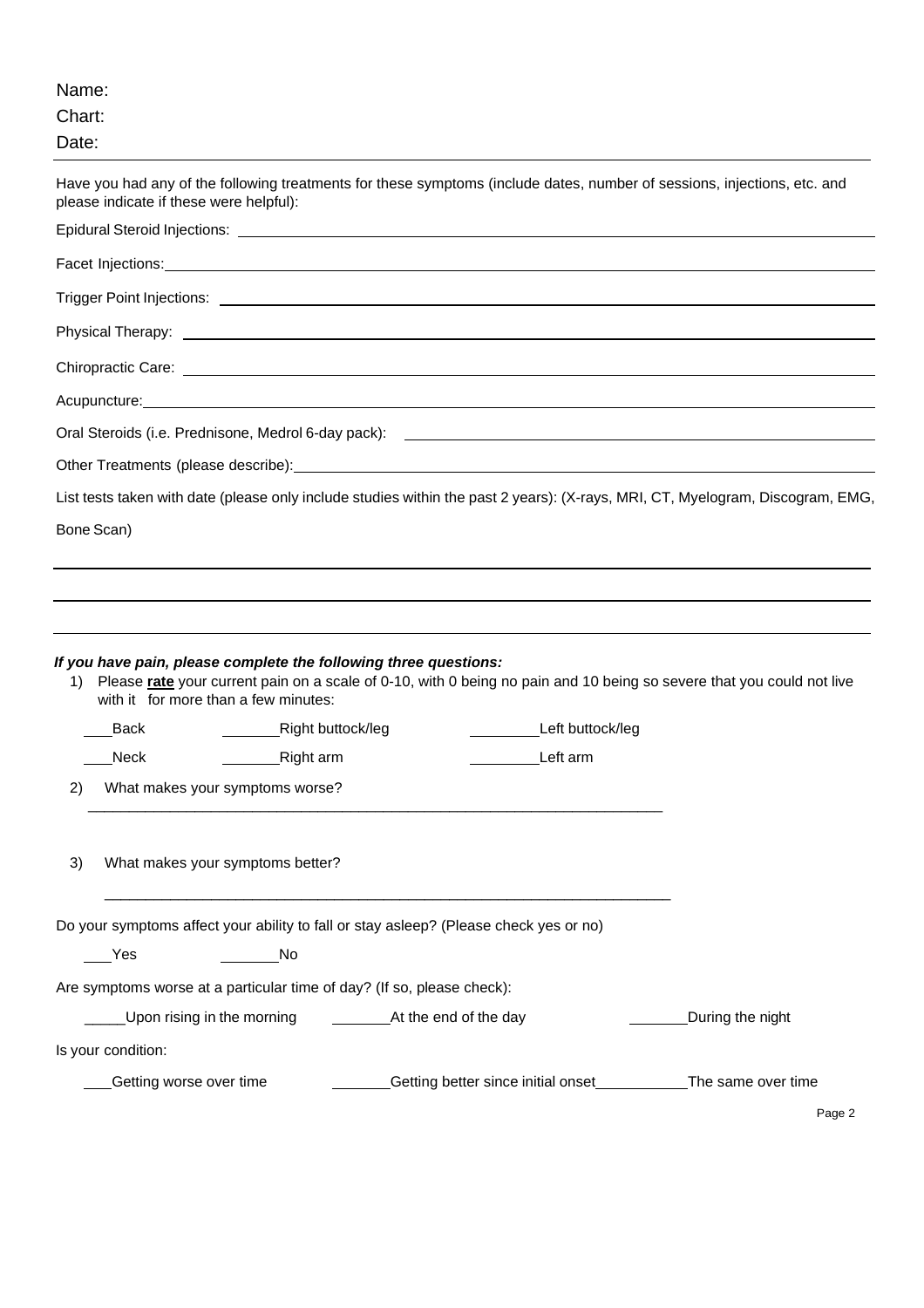Name:

Chart:

Date:

#### **PAST MEDICAL HISTORY**

Are you currently having or have you had any of the following conditions (check all that apply): If more than one disorder is listed and separated by a "/" (please circle specific issue) "If yes, please specify if available"

| <b>Heart Attack/Heart Failure</b>                                                                                                                                                                                                                                                                                                                                                                                   | <b>Diabetes</b>                                                                                                                                                                                                                                                                                                   | Cancer                                                                                                                                                                                                                                                                                                                                                                                                                                                                                                      |
|---------------------------------------------------------------------------------------------------------------------------------------------------------------------------------------------------------------------------------------------------------------------------------------------------------------------------------------------------------------------------------------------------------------------|-------------------------------------------------------------------------------------------------------------------------------------------------------------------------------------------------------------------------------------------------------------------------------------------------------------------|-------------------------------------------------------------------------------------------------------------------------------------------------------------------------------------------------------------------------------------------------------------------------------------------------------------------------------------------------------------------------------------------------------------------------------------------------------------------------------------------------------------|
| Seizure<br><b>Stroke</b>                                                                                                                                                                                                                                                                                                                                                                                            | Type 1 or Type 2 (please<br>circle)                                                                                                                                                                                                                                                                               | Type:<br>$\overline{\phantom{0}}$                                                                                                                                                                                                                                                                                                                                                                                                                                                                           |
| Asthma                                                                                                                                                                                                                                                                                                                                                                                                              | Last AIC:                                                                                                                                                                                                                                                                                                         | Radiation Y/N                                                                                                                                                                                                                                                                                                                                                                                                                                                                                               |
| <b>COPD</b><br>Pneumonia, year_<br><b>High Blood Pressure</b><br><b>High Cholesterol</b><br>Acid Reflux/GERD<br><b>Tuberculosis</b><br><b>HIV/AIDS</b><br>Gout<br>Fibromyalgia<br>Complex regional pain<br>syndrome (reflex sympathetic<br>dystrophy)<br>Peripheral Vascular<br><b>Disease</b><br>Thyroid/Parathyroid<br><b>Issues</b><br>Anemia<br>Anxiety/Depression<br>Glaucoma/Cataracts<br>Migraines/Headaches | Stomach/Intestinal Disease<br>Problems<br>Osteoporosis/Osteopenia<br>Last DXA:<br>Treatment (include year<br>started and duration of<br>treatment):<br>Autoimmune Disease<br>Type:<br><b>Hepatitis/Liver Disease</b><br>Heart murmur/Irregular<br><b>Heart Beat</b><br>Kidney Problems<br><b>Urinary Problems</b> | Chemotherapy Y/N<br><b>Clotting/Bleeding Disorder</b><br>Type:<br>History of blood clot Y/N<br><b>Psychiatric Care</b><br>Have you ever been<br>hospitalized Y/N<br>Drug or Opioid Addiction<br>Requiring detox or rehab<br>Y/N<br>Sleep Apnea<br>Use of CPAP or other device<br>Y/N<br><b>Prolonged Steroid Use</b><br>(oral, inhaler, injections)<br>Indication for use:<br>Surgical Complications<br>(including issues with anesthesia,<br>intubation, blood transfusion,<br>infection, nausea/vomiting) |
|                                                                                                                                                                                                                                                                                                                                                                                                                     |                                                                                                                                                                                                                                                                                                                   |                                                                                                                                                                                                                                                                                                                                                                                                                                                                                                             |

Other: **Other: Other: Other: Other: Other: Other: Other: Other: Other: Other: Other: Other: Other: Other: Other: Other: Other: Other: Other: Other: Other: Other: Other: Other:** 

#### **PREVIOUS SURGERIES (Please include date)**

#### **Have you been taking opioids for 6 months or more? Yes/No**

**CURRENT MEDICATIONS** (Please include prescription drugs, over-the-counter medications, vitamins, and supplements)

| Medication: | Reason for taking: | Dose | Frequency: |
|-------------|--------------------|------|------------|
|             |                    |      |            |
| 2.          |                    |      |            |
| 3.          |                    |      |            |
| 4.          |                    |      |            |
| 5.          |                    |      |            |
| 6.          |                    |      |            |

*(If more medications, please attach separate medication list with all information)*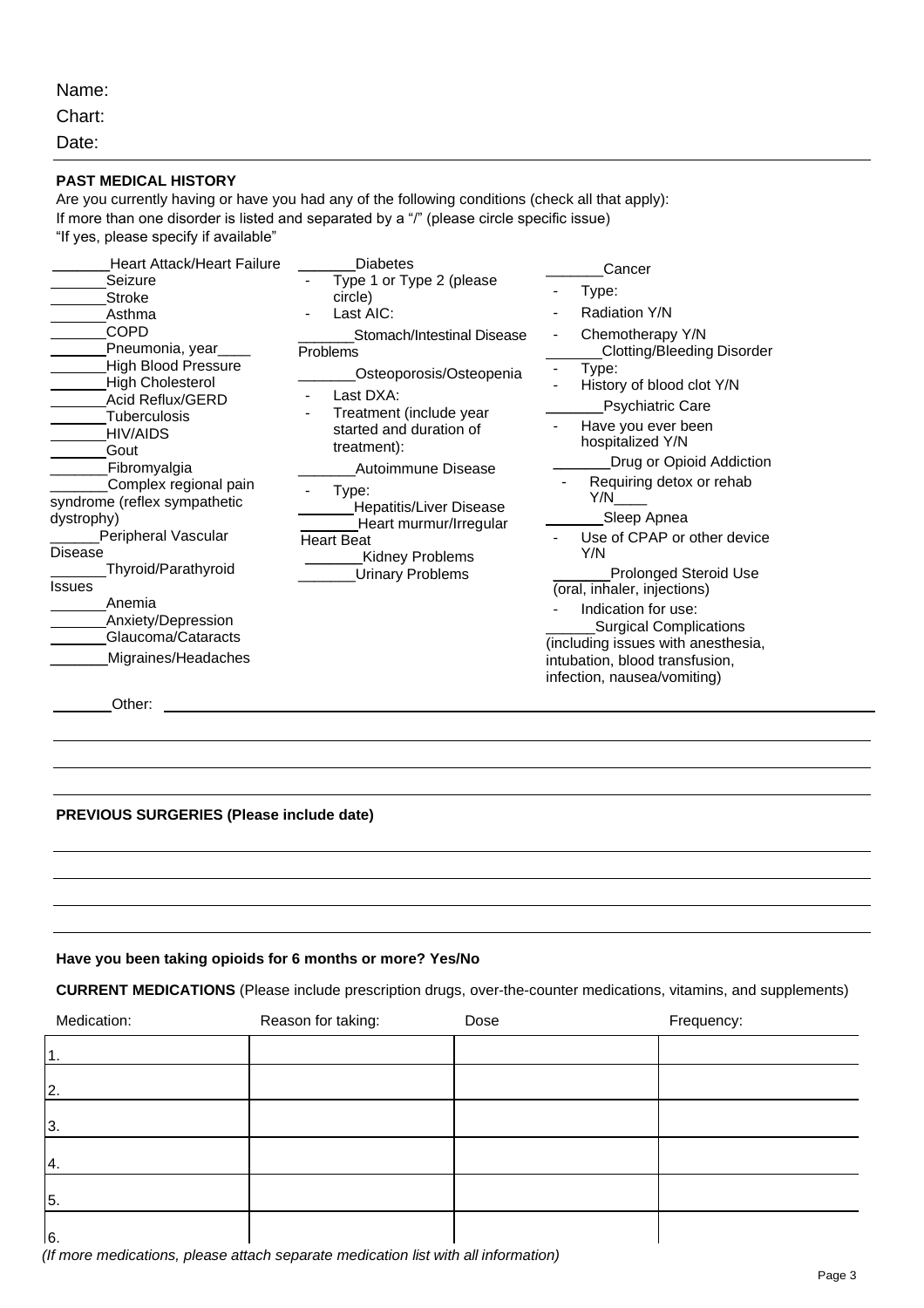| Name:                                                                                                                                                                             |
|-----------------------------------------------------------------------------------------------------------------------------------------------------------------------------------|
| Chart:                                                                                                                                                                            |
| Date:                                                                                                                                                                             |
| <b>MEDICATION ALLERGIES</b><br>Please list <b>Allergies:</b><br><b>Reaction:</b>                                                                                                  |
|                                                                                                                                                                                   |
| <b>SOCIAL HISTORY</b><br>Please check one of the following options:                                                                                                               |
| Married<br>Divorced<br>Widowed<br>Single                                                                                                                                          |
|                                                                                                                                                                                   |
|                                                                                                                                                                                   |
|                                                                                                                                                                                   |
| Please check the following:<br>______ Never Smoked _______ Current smoker ________ Former Smoker<br>If former, Quit (Date:_________)                                              |
|                                                                                                                                                                                   |
|                                                                                                                                                                                   |
| Are you willing to quit smoking if surgery is indicated ____ Yes _____ No                                                                                                         |
| Do you drink alcohol?<br>Quit (Date:<br><b>No</b><br>Yes                                                                                                                          |
|                                                                                                                                                                                   |
| $(1$ drink = 12 oz beer, 5 oz of wine, 1.5 oz hard liquor)                                                                                                                        |
| Recreational drug use? If yes what drug______? How often________?                                                                                                                 |
| <b>FAMILY HISTORY</b><br>Have any immediate family members been diagnosed with the following conditions (Please specify type):<br>Relationship<br>Yes<br><b>No</b><br><b>Type</b> |
| <b>Spinal Disorders</b>                                                                                                                                                           |
| Muscle/Nerve Disorders                                                                                                                                                            |
| Autoimmune Disease                                                                                                                                                                |
| Cancer                                                                                                                                                                            |
| Other                                                                                                                                                                             |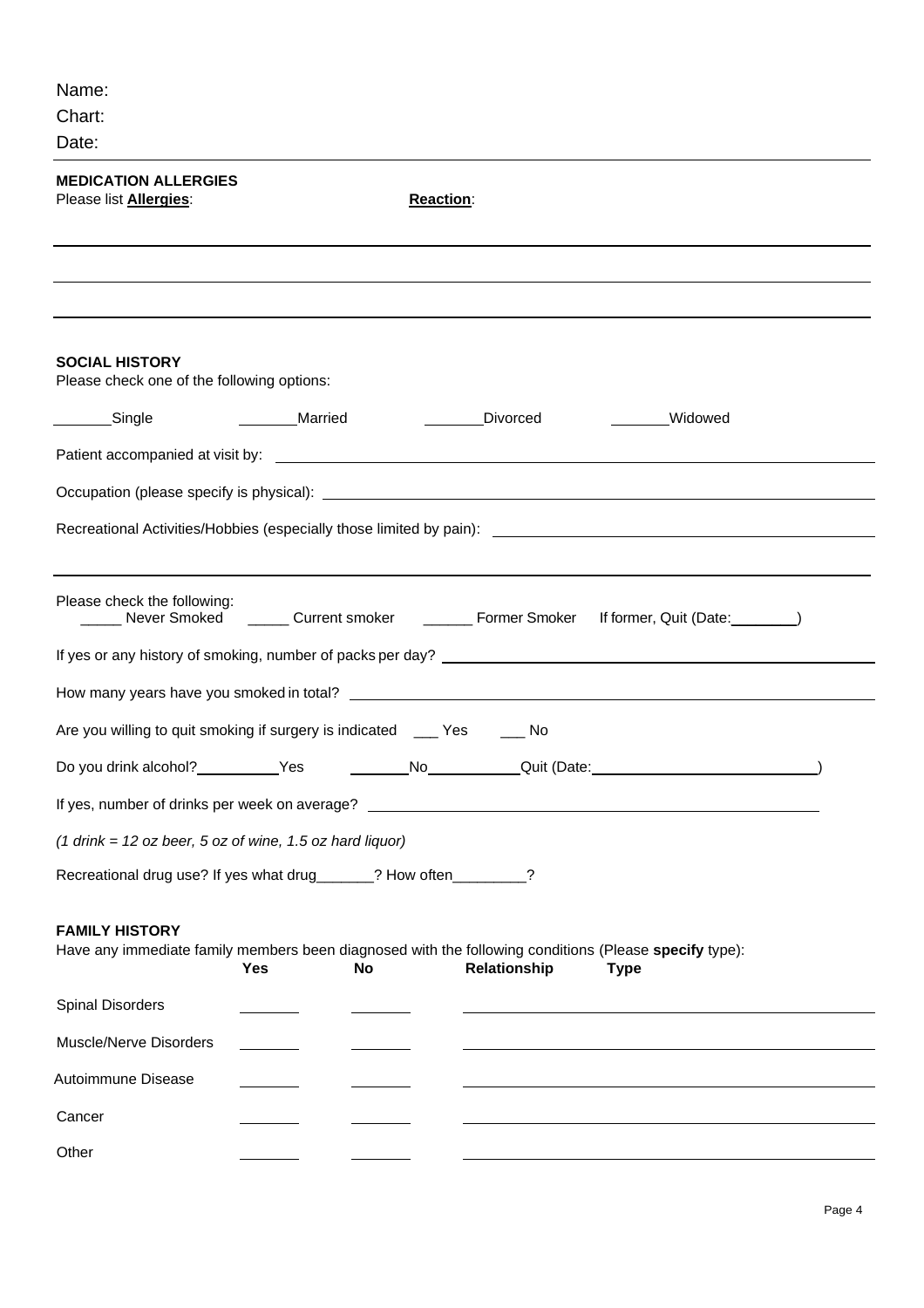| Name: |  |
|-------|--|
|-------|--|

Date:

### *THIS PAGE TO BE COMPLETED BY CLINICIAN OR M.D. AT TIME OF VISIT*

| <b>REVIEW OF SYSTEMS</b>                                                                                                                                                                                                             |  |  |
|--------------------------------------------------------------------------------------------------------------------------------------------------------------------------------------------------------------------------------------|--|--|
| General expression of the contract of the contract of the contract of the contract of the contract of the contract of the contract of the contract of the contract of the contract of the contract of the contract of the cont       |  |  |
| Skin <u>starting and the set of the set of the set of the set of the set of the set of the set of the set of the set of the set of the set of the set of the set of the set of the set of the set of the set of the set of the s</u> |  |  |
|                                                                                                                                                                                                                                      |  |  |
|                                                                                                                                                                                                                                      |  |  |
|                                                                                                                                                                                                                                      |  |  |
|                                                                                                                                                                                                                                      |  |  |
| Gastrointestinal expression and the control of the control of the control of the control of the control of the                                                                                                                       |  |  |
|                                                                                                                                                                                                                                      |  |  |
| Renal Renal Construction of the Construction of the Construction of the Construction of the Construction of the Construction of the Construction of the Construction of the Construction of the Construction of the Constructi       |  |  |
|                                                                                                                                                                                                                                      |  |  |
|                                                                                                                                                                                                                                      |  |  |

### **PHYSICAL EXAM**

### **VITAL SIGNS:**

| BP     |    | HR                            | <b>RR</b> | Temp                    | Height | Weight |
|--------|----|-------------------------------|-----------|-------------------------|--------|--------|
| Gen:   | Ι. | well developed/well nourished |           | ] no acute distress     |        |        |
| Neuro: |    | NC/AT                         |           | ] PERRL                 |        |        |
|        |    | CTA b/l                       |           | ] No W/R/R              |        |        |
|        |    | <b>RRR</b>                    |           | ] No M/R/G              |        |        |
| Abd:   |    | NT/ND                         |           | ] Positive bowel sounds |        |        |
| Ext:   |    | No edema                      |           | $] < 2$ cap refill      |        |        |
| Derm:  |    | No ulcers/rashes              |           |                         |        |        |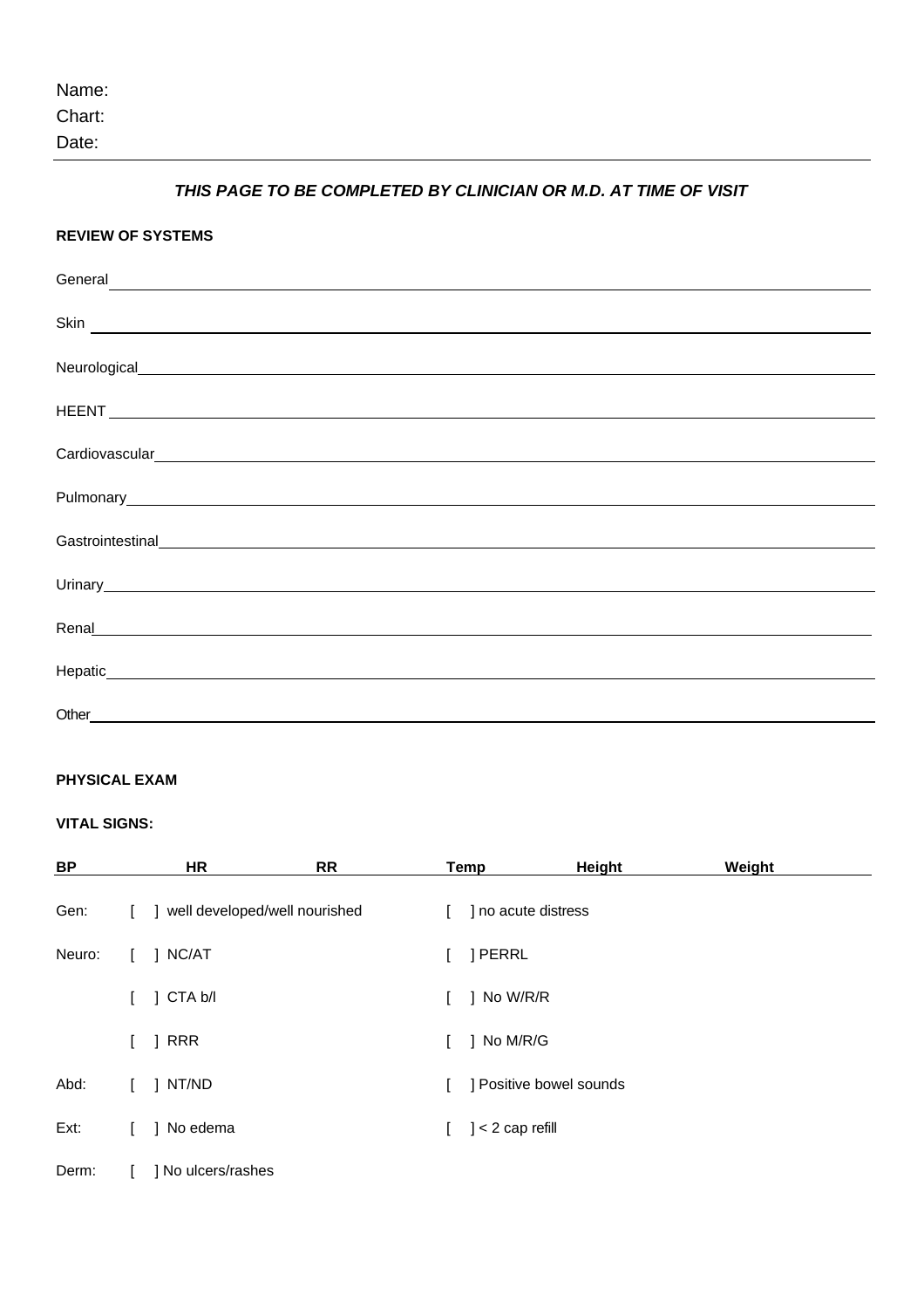### **PATIENT PAIN DRAWING**

#### *Where is your pain now?*

Mark the areas on your body where you feel the sensations described below, using the appropriate symbol. Mark the areas of radiation, include all affected areas. To complete the picture, please draw in your face.



#### *How bad is your pain now?*

Please mark with an X on the body form where the pain is worst now.

Please mark on the line below how bad your pain is now.

*No Pain Worst Possible Pain*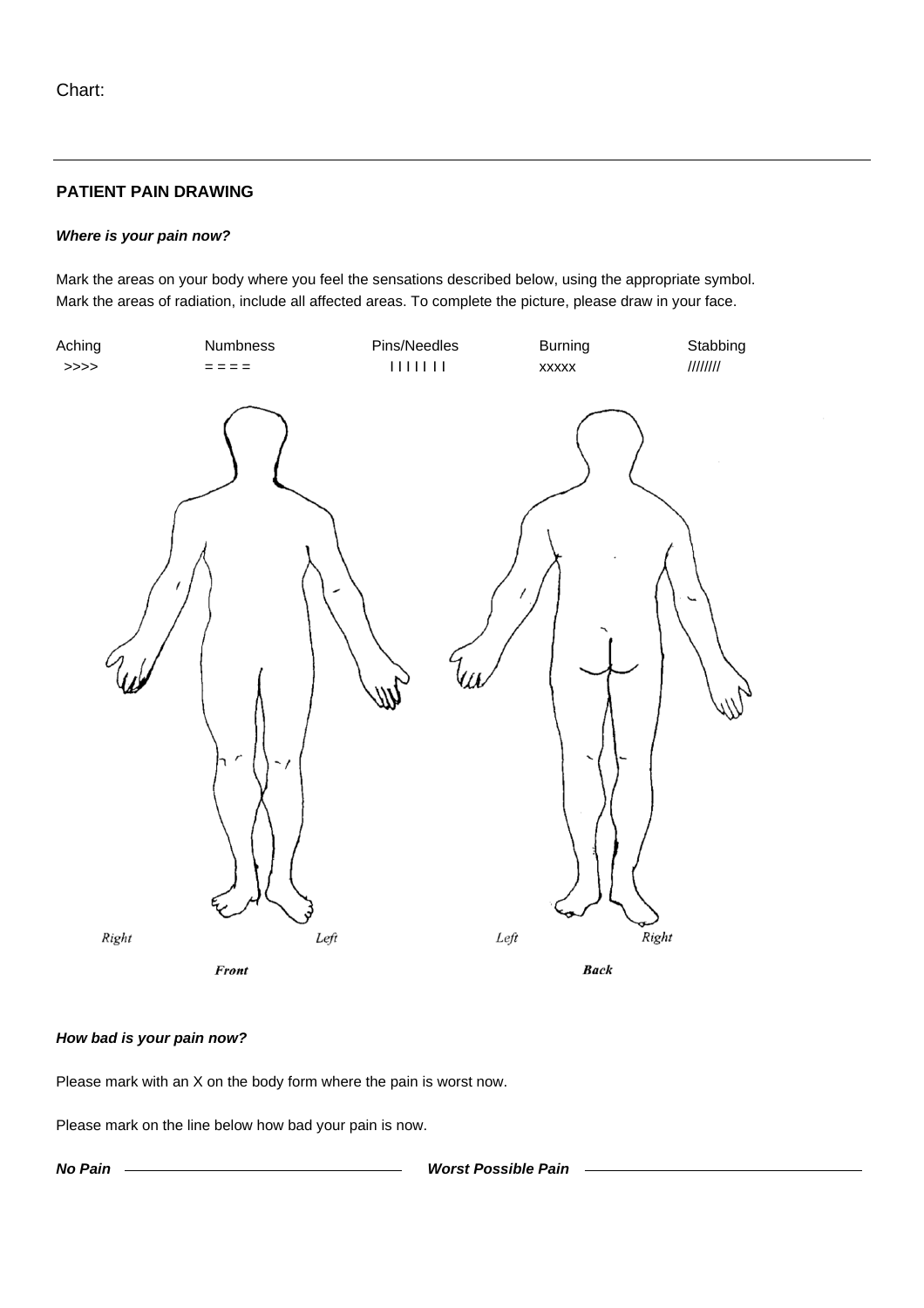## **This page to be completed by M.D. at time of visit.**

|             |               | <b>CHIEF COMPLAINT</b> |                                       | <b>EXAMINATION</b>      |                    | Init:               |                      |
|-------------|---------------|------------------------|---------------------------------------|-------------------------|--------------------|---------------------|----------------------|
|             |               |                        |                                       |                         | Date dict:         |                     |                      |
| <b>Neck</b> | Pain          | <b>Back</b>            | <b>Neck</b><br><b>Right</b>           | Left                    | <b>Right</b>       | <b>Back</b><br>Left |                      |
|             |               |                        |                                       |                         |                    |                     |                      |
|             | Loc           |                        | B                                     |                         | <b>Reflexes</b>    |                     | Κ                    |
|             | Numb          |                        | $\top$<br><b>BR</b>                   |                         |                    |                     | A<br>CIO             |
|             | P/N           |                        | Hof                                   |                         |                    |                     | Bab                  |
|             | Weak          |                        | <b>IRR</b>                            |                         |                    |                     |                      |
|             |               |                        |                                       |                         | <b>Sensation</b>   |                     |                      |
|             | B/B Sx        |                        | C <sub>5</sub>                        |                         |                    |                     | L2                   |
|             | <b>B/Gait</b> |                        | C <sub>6</sub>                        |                         |                    |                     | L <sub>3</sub>       |
|             | Lher          |                        | C7<br>C <sub>8</sub>                  |                         |                    |                     | L4<br>L <sub>5</sub> |
|             | Spur<br>Abd   |                        | T1<br><b>TR</b>                       |                         |                    |                     | S <sub>1</sub>       |
|             |               |                        |                                       |                         |                    |                     |                      |
|             | Val           |                        |                                       | Power                   |                    |                     |                      |
|             | <b>NP</b>     |                        | D<br>$\sf B$                          |                         |                    |                     | HF<br>HA d           |
|             | Pos           |                        | WE                                    |                         |                    |                     | Q                    |
|             | Walk          |                        | Т                                     |                         |                    |                     | <b>TA</b>            |
|             | Stand<br>Sit  |                        | WF                                    |                         |                    |                     | <b>EHL</b>           |
|             | Sup           |                        | <b>FE</b><br>GR                       |                         |                    |                     | Hab<br>Hex           |
|             | Prone         |                        | Fab                                   |                         |                    |                     | GS                   |
|             | <b>Drive</b>  |                        |                                       |                         |                    |                     | Hams                 |
|             | Sleep         |                        |                                       |                         |                    |                     |                      |
|             | Work<br>Rec   |                        | <b>Heel Raise</b><br>TW/HW            |                         | List<br><b>SLR</b> |                     | Gower<br><b>FF</b>   |
|             |               |                        | Lhermitte's                           |                         | <b>CLSR</b>        |                     | EX                   |
|             |               |                        | Spurling                              |                         | <b>Bowstring</b>   |                     | Gait                 |
|             |               |                        | Shoulder                              |                         | <b>FST</b>         |                     | Pulse                |
|             |               |                        | Crpl Tnl                              |                         | Prone              |                     | Rectal               |
|             |               |                        | Cubt Tnl                              |                         | <b>Stairs</b>      |                     |                      |
|             |               |                        | Hip                                   |                         |                    |                     |                      |
|             | <b>NSAID</b>  |                        | SNt                                   |                         |                    |                     |                      |
|             | Analgesics    |                        | <b>TPI</b><br>$\mathsf{F} \mathsf{I}$ |                         |                    | <b>Brace</b>        | Acupuncture          |
|             | <b>OS</b>     |                        | PT                                    |                         |                    |                     | Pain Clinic          |
|             | ESI           |                        | Chiropractic                          |                         |                    | <b>EMG</b>          |                      |
| DX:         |               |                        | Tests:                                | X-Rays                  |                    |                     |                      |
|             |               |                        |                                       | Bonescan<br>CT          |                    |                     |                      |
| RX:         | Surgical      |                        |                                       | <b>MRI</b>              |                    |                     |                      |
|             |               |                        |                                       | Myelogram               |                    |                     |                      |
|             | Conservative: |                        |                                       | <b>EMG</b><br>Discogram |                    |                     |                      |
|             |               |                        |                                       | Other                   |                    |                     |                      |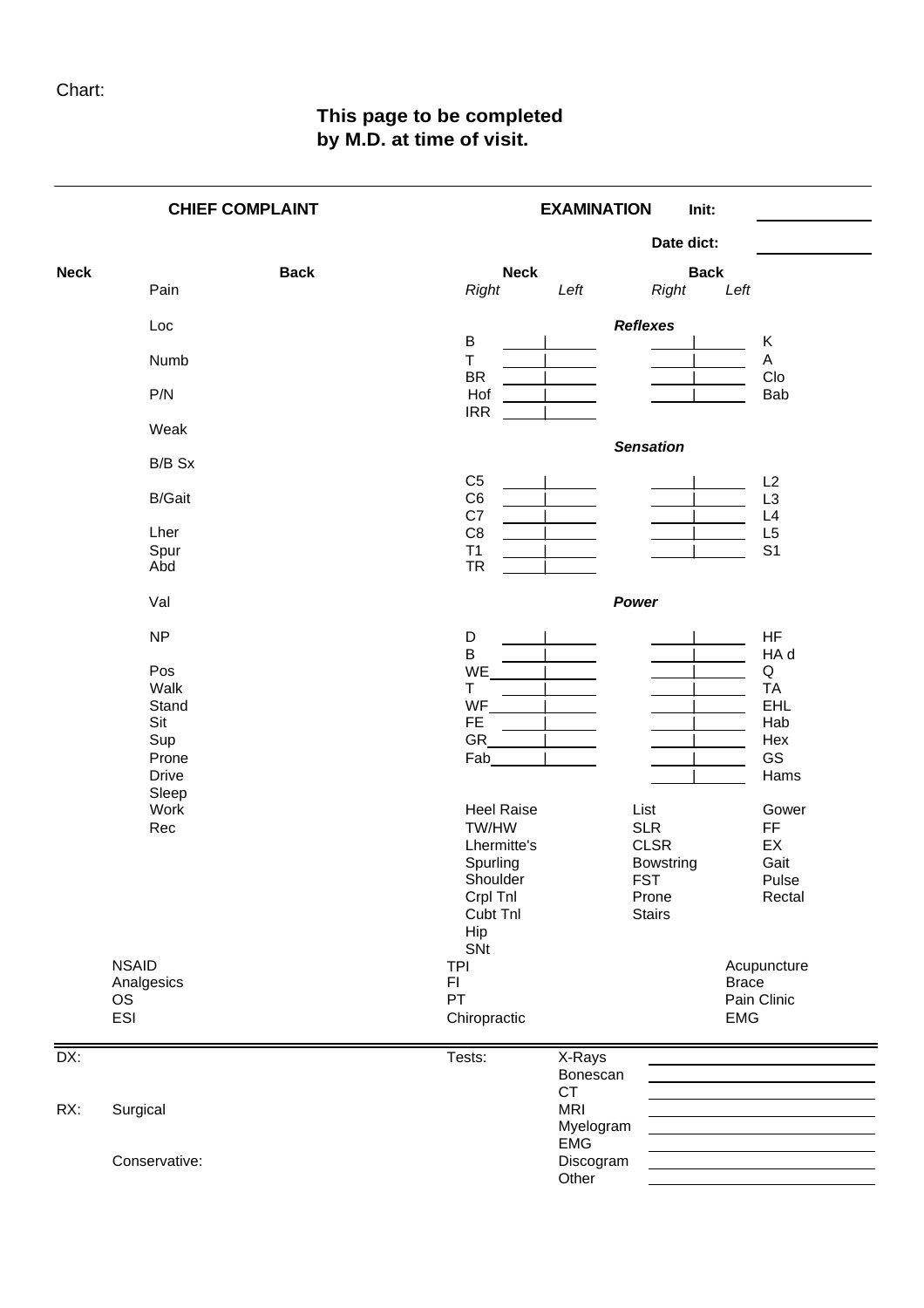|                                 |                                                                                                   |                   |                    | SF-12 (version 1) Health Survey                                                                                                                                                                                                |                                                                                                                                                |                                                                                                                                                                                                                                                        |
|---------------------------------|---------------------------------------------------------------------------------------------------|-------------------|--------------------|--------------------------------------------------------------------------------------------------------------------------------------------------------------------------------------------------------------------------------|------------------------------------------------------------------------------------------------------------------------------------------------|--------------------------------------------------------------------------------------------------------------------------------------------------------------------------------------------------------------------------------------------------------|
| <b>Patient Name:</b>            |                                                                                                   |                   |                    | Date: experience and the set of the set of the set of the set of the set of the set of the set of the set of the set of the set of the set of the set of the set of the set of the set of the set of the set of the set of the | Chart#:                                                                                                                                        |                                                                                                                                                                                                                                                        |
| Visit Type:<br>$\square$ Pre-op |                                                                                                   | $\Box$ 6 weeks    | $\square$ 3 months | $\Box$ 6 months                                                                                                                                                                                                                | $\Box$ 12 months                                                                                                                               |                                                                                                                                                                                                                                                        |
| $\Box$ 18 months                | $\square$ 24 months<br>□ Other (Specify)                                                          |                   |                    |                                                                                                                                                                                                                                | <u> 1989 - Jan Barbara Barat, prima popular popular popular popular popular popular popular popular popular popu</u>                           |                                                                                                                                                                                                                                                        |
|                                 | please give the best answer you can.                                                              |                   |                    |                                                                                                                                                                                                                                |                                                                                                                                                | This survey asks for your views about your health. This information will help track of how you feel and how well you are able<br>to do your usual activities. Answer each question by choosing one answer. If you are unsure how to answer a question, |
|                                 | 1. In general, would you say your health is: (mark one response)                                  |                   |                    |                                                                                                                                                                                                                                |                                                                                                                                                |                                                                                                                                                                                                                                                        |
| $\square$ Excellent             | □ Very Good                                                                                       |                   | $\square$ Good     | $\square$ Fair                                                                                                                                                                                                                 | $\Box$ Poor                                                                                                                                    |                                                                                                                                                                                                                                                        |
|                                 | activities? If so, how much? (mark one on each line)                                              |                   |                    |                                                                                                                                                                                                                                | The following questions are about activities you might do during a typical day. Does your health now limit you in these                        |                                                                                                                                                                                                                                                        |
|                                 |                                                                                                   |                   |                    | Yes,<br>limited<br>a lot                                                                                                                                                                                                       | Yes,<br>limited<br>a little                                                                                                                    | No, not<br>limited<br>at all                                                                                                                                                                                                                           |
| 2.                              | Moderate activities such as moving a table, pushing a<br>vacuum cleaner, bowling or playing golf. |                   |                    | □                                                                                                                                                                                                                              | □                                                                                                                                              | □                                                                                                                                                                                                                                                      |
| 3.                              | Climbing several flights of stairs.                                                               |                   |                    | □                                                                                                                                                                                                                              | $\Box$                                                                                                                                         | $\Box$                                                                                                                                                                                                                                                 |
|                                 | of your physical health? (mark one on each line)                                                  |                   |                    |                                                                                                                                                                                                                                |                                                                                                                                                | During the past 4 weeks, have you had any of the following problems with your work or other regular daily activities as a result                                                                                                                       |
|                                 |                                                                                                   |                   |                    | Yes                                                                                                                                                                                                                            | No                                                                                                                                             |                                                                                                                                                                                                                                                        |
| 4.                              | Accomplished less than you would like                                                             |                   |                    | □                                                                                                                                                                                                                              | □                                                                                                                                              |                                                                                                                                                                                                                                                        |
| 5.                              | Were limited in the kind of work or other activities.                                             |                   |                    | □                                                                                                                                                                                                                              | □                                                                                                                                              |                                                                                                                                                                                                                                                        |
|                                 | of any emotional problems (such as feeling depressed or anxious)? (mark one on each line)         |                   |                    |                                                                                                                                                                                                                                |                                                                                                                                                | During the past 4 weeks, have you had any of the following problems with your work or other regular daily activities as a result                                                                                                                       |
| 6.                              | Accomplished less than you would like                                                             |                   |                    | Yes<br>□                                                                                                                                                                                                                       | No<br>□                                                                                                                                        |                                                                                                                                                                                                                                                        |
| 7.                              | Did not do work or other activities as carefully as usual.                                        |                   |                    | □                                                                                                                                                                                                                              | □                                                                                                                                              |                                                                                                                                                                                                                                                        |
| $\Box$ Not at all               | housework)? (mark one response)<br>$\Box$ A little bit                                            | $\Box$ Moderately |                    | $\Box$ Quite a bit                                                                                                                                                                                                             | 8. During the past 4 weeks, how much did pain interfere with your normal work (including both work outside the home and<br>$\square$ Extremely |                                                                                                                                                                                                                                                        |
|                                 |                                                                                                   |                   |                    |                                                                                                                                                                                                                                |                                                                                                                                                |                                                                                                                                                                                                                                                        |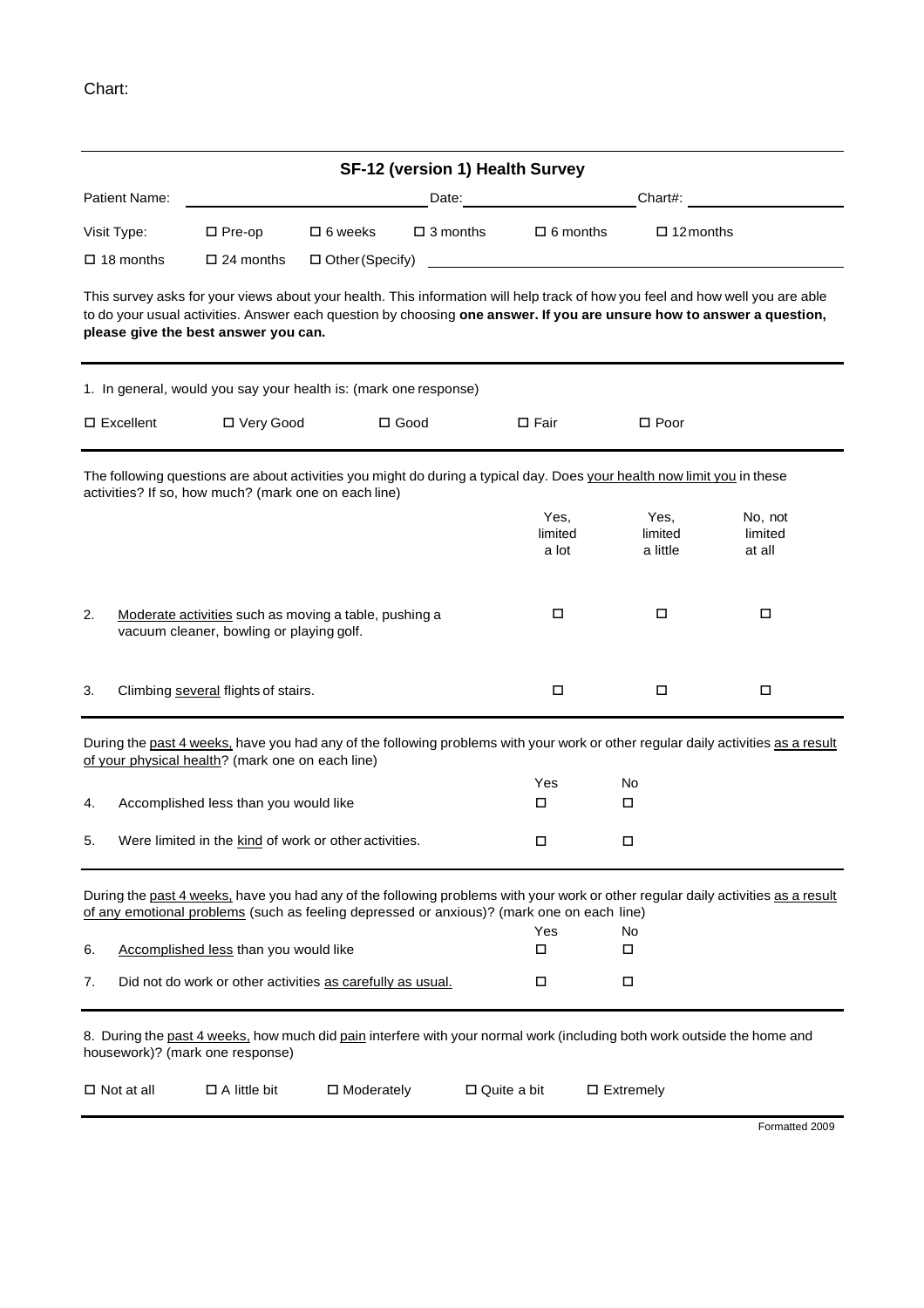#### **SF-12 (version 1) Health Survey (continued)**

These questions are about how you feel and how things have been with you during the past 4 weeks. For each question, please give the one answer that comes closest to the way you have been feeling. How much of the time during the past 4 weeks .......

(mark one on each line)

|     |                                     | All of<br>the<br>time | Most of<br>the<br>time | A good<br>bit of<br>the time | Some<br>of the<br>time | A little<br>of the<br>time | None<br>of the<br>time |
|-----|-------------------------------------|-----------------------|------------------------|------------------------------|------------------------|----------------------------|------------------------|
| 9.  | Have you felt calm and peaceful?    | □                     | □                      | □                            | □                      | □                          | □                      |
| 10. | Did you have a lot of energy?       | □                     | □                      | □                            | □                      | ◻                          | □                      |
| 11. | Have you felt downhearted and blue? | □                     | □                      | □                            | □                      | ◻                          | □                      |

12. During the past 4 weeks, how much of the time has your physical health or emotional problems interfered with your social activities (like visiting with friends, relatives, etc.)? (mark one response)

| All of the<br>time | Most of<br>the time | Some of<br>the time | A little of<br>the time | None of<br>the time |  |
|--------------------|---------------------|---------------------|-------------------------|---------------------|--|
| □                  | П                   | □                   | п                       | □                   |  |
| Patient Signature  |                     |                     | Date:                   |                     |  |

\*\*\*\*\*\*Please ensure that all items have been completed!\*\*\*\*\*\*

Formatted 2009